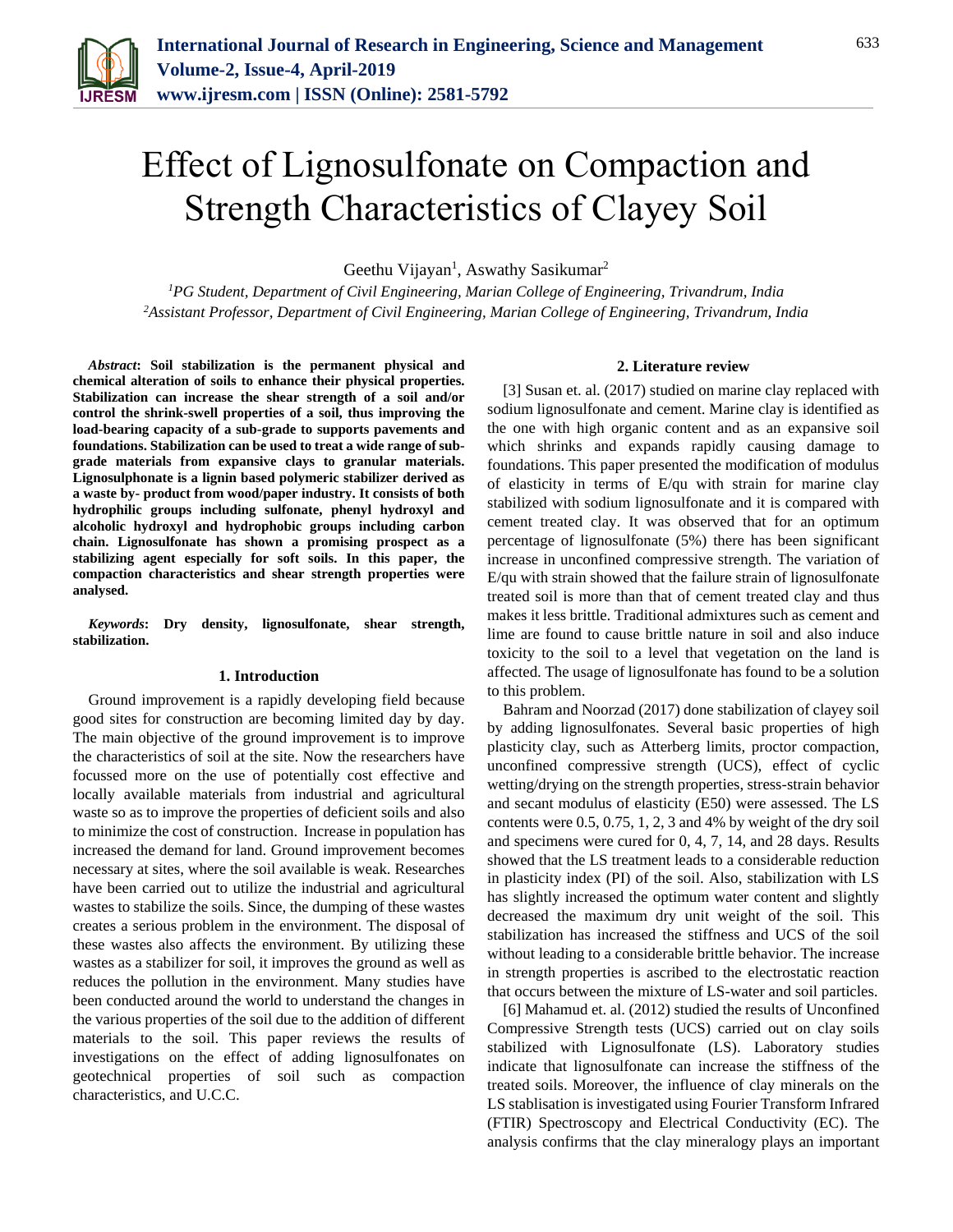

role in the stabilization of clay soils. The stabilization mechanism is mainly due to the formation of lignosulfonateclay amorphous compounds through the electrostatic reaction process.

[4] Konnur et. al. (2017) study conducted to check the performance by individual (i.e. parent soil) and combinations of both chemical and Pond Ash with soil. It was expected that, the combination of soil with Pond Ash and Sodium Lignosulphonate may improves Engineering Properties (by means of strength) with respect to parent soil. Black cotton soil is stabilized with the Pond Ash and Sodium Lignosulphonate. The quantities of Pond Ash and Sodium Lignosulphonate contents are varied gradually as 6%, 12%, 18%, 24% and 1%, 2%, 3%, 4% respectively by weight of total mix. Optimum quantity of Pond Ash is determined. Optimum amount of Pond Ash is kept constant and percentage of chemical is varied to study the properties of soil such as Consistency limits, MDD.

[5] Alazigha et. al. (2015) done an experimental investigation involved a laboratory evaluation of the efficacy of LS admixture in controlling the swell potential of a remoulded expansive soil. The swell potential was examined in terms of percent swell and swell pressure of the soil. In addition to these engineering properties, the Atterberg limits, unconfined compressive strength, durability (wet/dry and freeze/thaw), compaction characteristics, permeability, consolidation characteristics, and shrinkage behaviours were also investigated. Furthermore, the mechanism by which the remoulded soil was modified or altered by the LS admixture was probed and identified. The optimum content of LS admixture was found to be about 2% by dry weight of the soil. Standard geotechnical laboratory tests performed on untreated and treated compacted soil specimens showed significant and consistent changes in the swell potential and other engineering properties such that the percent swell decreased by 22% while maintaining the soil's pH. In some instances, identical specimens treated with 2% cement were prepared and tested for comparison. Although the specimens treated with cement recorded a 33% reduction in the percent swell, the ductile characteristics were replaced by brittleness and a significant increase in pH.

#### **3. Materials**

## *A. Kaolinite clay*

In this analysis, kaolinite clay is collected from Thonnakkal, Thiruvananthapuram district in Kerala. The soil sample is shown in the figure 1 taken for stabilization.



Fig. 1. Kaolinite clay

| Table 1                              |
|--------------------------------------|
| Natural Properties of Kaolinite Clay |

| <b>Natural Froperies of Kaomine Clay</b> |
|------------------------------------------|
| Obtained value                           |
| 2.67                                     |
| $0.634 \text{ kg/cm}^2$                  |
| 33%                                      |
| 20.66%                                   |
| 12.34%                                   |
| 19.06%                                   |
| 24.5%                                    |
| 1.65g/cc                                 |
| 68%                                      |
| 24.8%                                    |
| 7.2%                                     |
| CL                                       |
|                                          |

The property of the kaolinite clay is shown in Table 1.

The hydrometer analysis is carried out to determine the particle size distribution of clay as per IS 2720 part IV is shown in figure 2.



Fig. 2. Particle size distribution of Kaolinite Clay

The plasticity chart for kaolinite clay is plotted as per IS 2720 part 5 1985 is shown in figure 3.



Fig. 3. Plasticity chart of Kaolinite Clay

## *B. Lignosulfonate*

Lignosulfonate (figure 4) is a lignin based polymeric stabilizer derived as a waste by- product from wood/paper industry. It consists of both hydrophilic groups including sulfonate, phenyl hydroxyl and alcoholic hydroxyl and hydrophobic groups including carbon chain. Lignosulfonate has shown a promising prospect as a stabilizing agent especially for soft soils.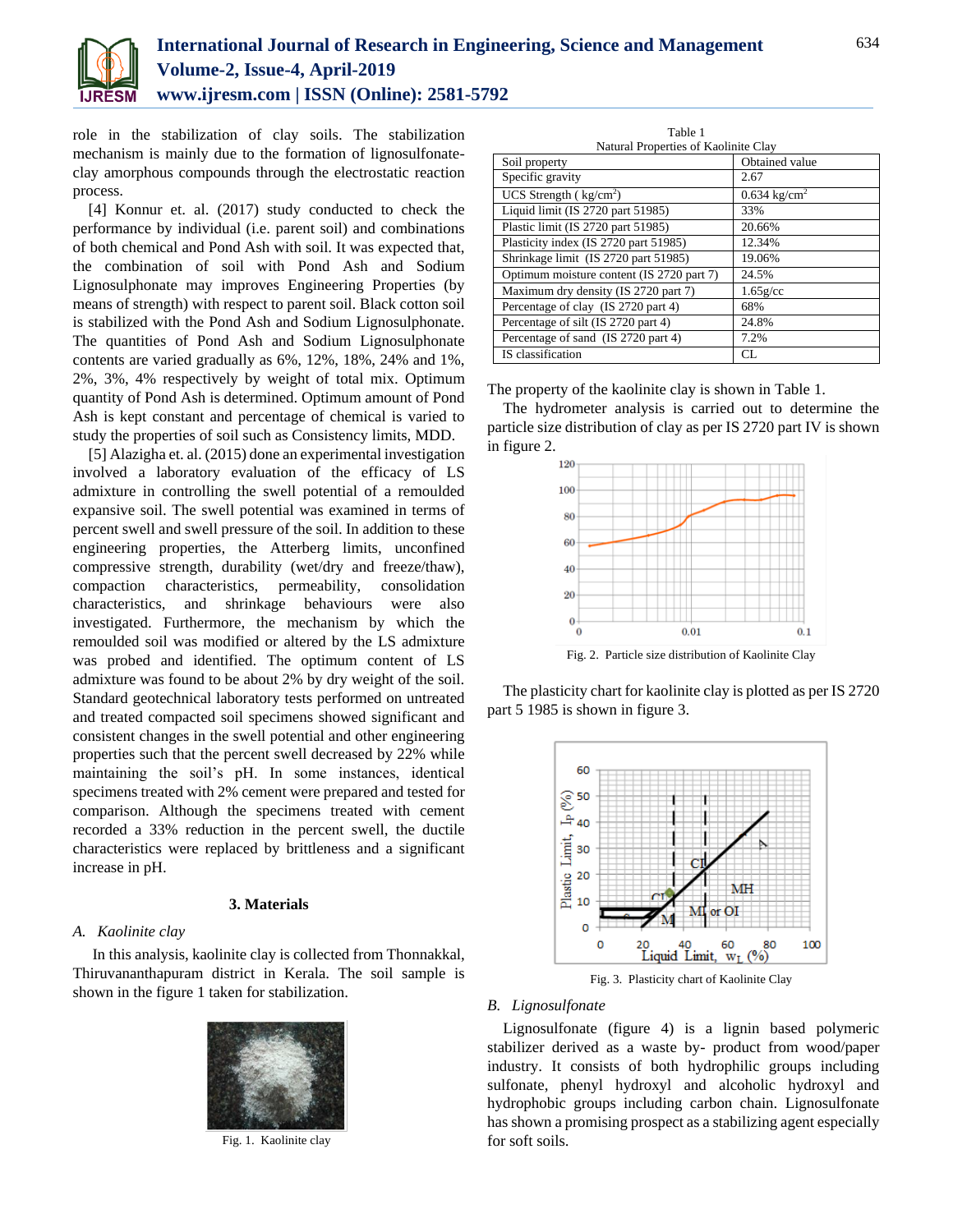



Fig. 4. Lignosulfonate

The main advantages of lignosulfonate over traditional stabilisers are non-toxicity and non-corrosiveness. Stabilisation mechanism of traditional stabilizer such as lime includes cation exchange, flocculation, agglomeration, lime carbonation and pozzolanic reaction resulting in stable soil mass. The lignosulfonate mainly comprises of positive ions and these reacts with the negative ions present in clay minerals to form stable aggregates by reducing the double layer thickness of clay particles.

Lignosulfonate has shown a promising prospect as a stabilizing agent especially for soft soils. It belongs to a family of lignin based organic polymers derived as a waste by-product from the wood and paper processing industry. It is an environmental friendly, non-corrosive and non-toxic chemical that does not alter the soil pH upon treatment.

# **4. Methodology**

#### *A. Compaction test*

The test to determine the optimum moisture content and maximum dry density were done using standard proctor test according to IS 2720. 1980 (part VIII). The variation in optimum moisture content and maximum dry density was studied with the addition of various percentages of lignosulfonates (1, 2, 3, 4, 5, 6%).

# *B. Unconfined compressive strength*

The unconfined compressive strength tests are conducted on kaolinite clay as per IS 2720 part 10 (1973). All the samples are prepared by static compaction using split mould at optimum moisture content and maximum dry density to maintain same initial dry density and water content.



Fig. 5. Variation of dry density with the addition of lignosulfonate

The compaction results show, by the addition of

lignosufonate OMC decreases and maximum dry density increases from zero to four percentage and then decreases. So the optimum dosage of lignosulfonate was obtained as 4%. The variation of OMC and maximum dry density is shown in figure 5 and figure 6. The shear strength of soil increases by the addition of lignosulfonates. The optimum value of lignosulfonate is 4%. The variation of shear strength with the addition of lignosulfonate is shown in figure 7.



Fig. 6. Variation of OMC with the addition of lignosulfonate



Fig. 7. Variation of shear strength with the addition of lignosulfonate

# **5. Conclusion**

- The geotechnical properties of the kaolinite clay were studied.
- The optimum moisture content decreases with the addition of lignosulfonate.
- The maximum dry density increases with the addition of lignosulfonate.
- The shear strength increases with the addition of lignosulfonate.
- The optimum dosage of lignosulfonate is obtained as 4%.

#### **References**

- [1] Jagadhish S and Shashidhara. R, "comparative study on stabilization of black cotton soil treated with pond ash and sodium lignosulfonate," International of research in engineering and technology, vol.7, issue 9, pp. 73-78, 2018.
- [2] Anil Pandey and Ahsan Rabbani, "stabilization of pavement sub grade soil using lime and cement," IRJET, vol.4, issue 6, pp. 5733-5736. June 2017
- [3] Anitha susan "study on marine clay replaced with sodium lignosulfonate and cement" IJERT, vol 6, issue 3, pp. 496-498 March 2017.
- [4] Sangamesh Konnur and Sahana Antaratani, "Ground Improvement by stabilization technique using pond ash and sodium lignosulphonate" Technical research organisation India, vol. 4, issue 7, 2017.